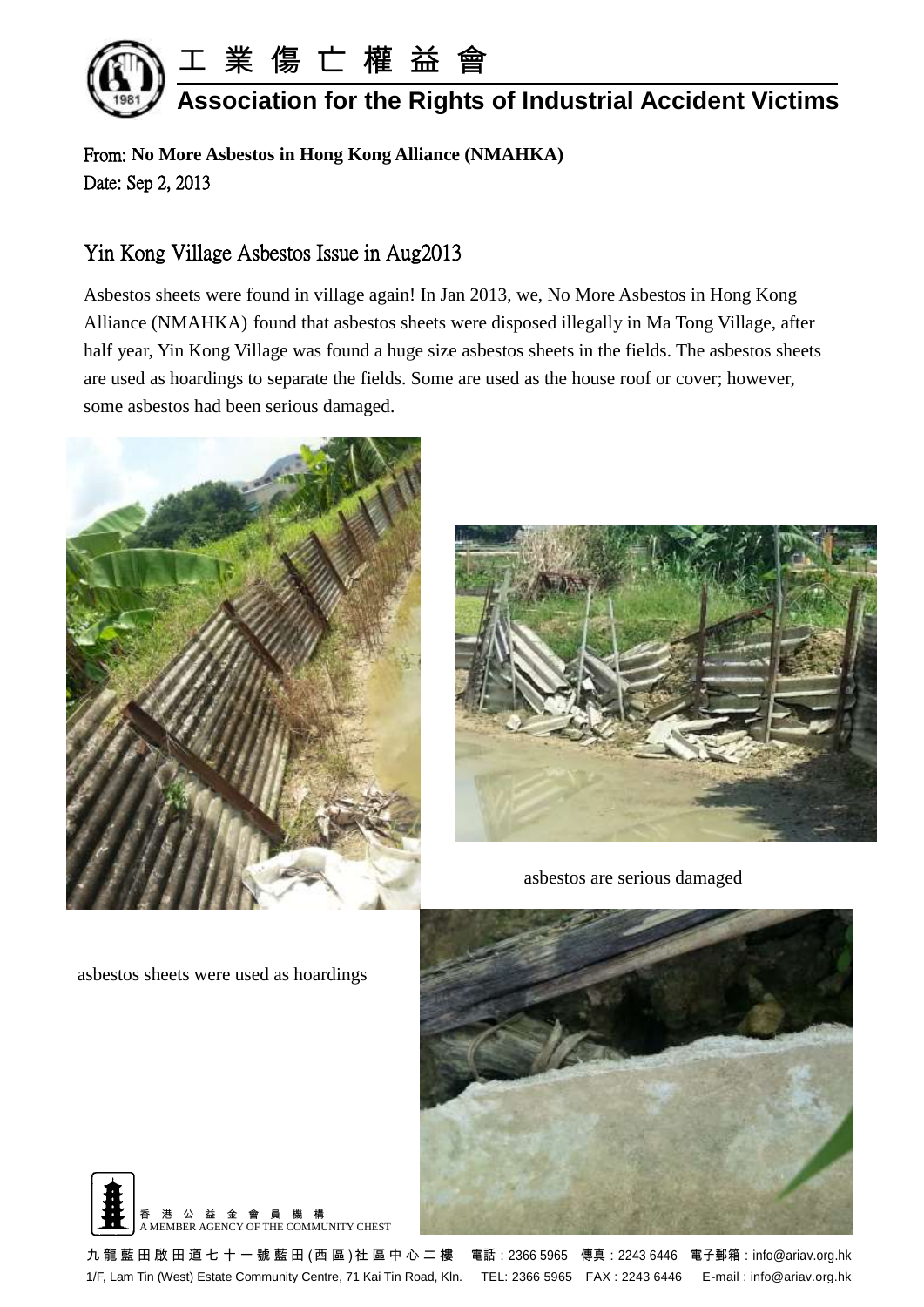

工 業 傷 亡 權 益 會

**Association for the Rights of Industrial Accident Victims**





Asbestos sheet were used as roof

Asbestos sheet were used as cover

We talked to the villagers and farmers, they worry that the asbestos will influent their health. The famers also worry the plants will be impacted by the asbestos. Because of the huge cost of dismantling, villagers and famers choose to let the asbestos stay.



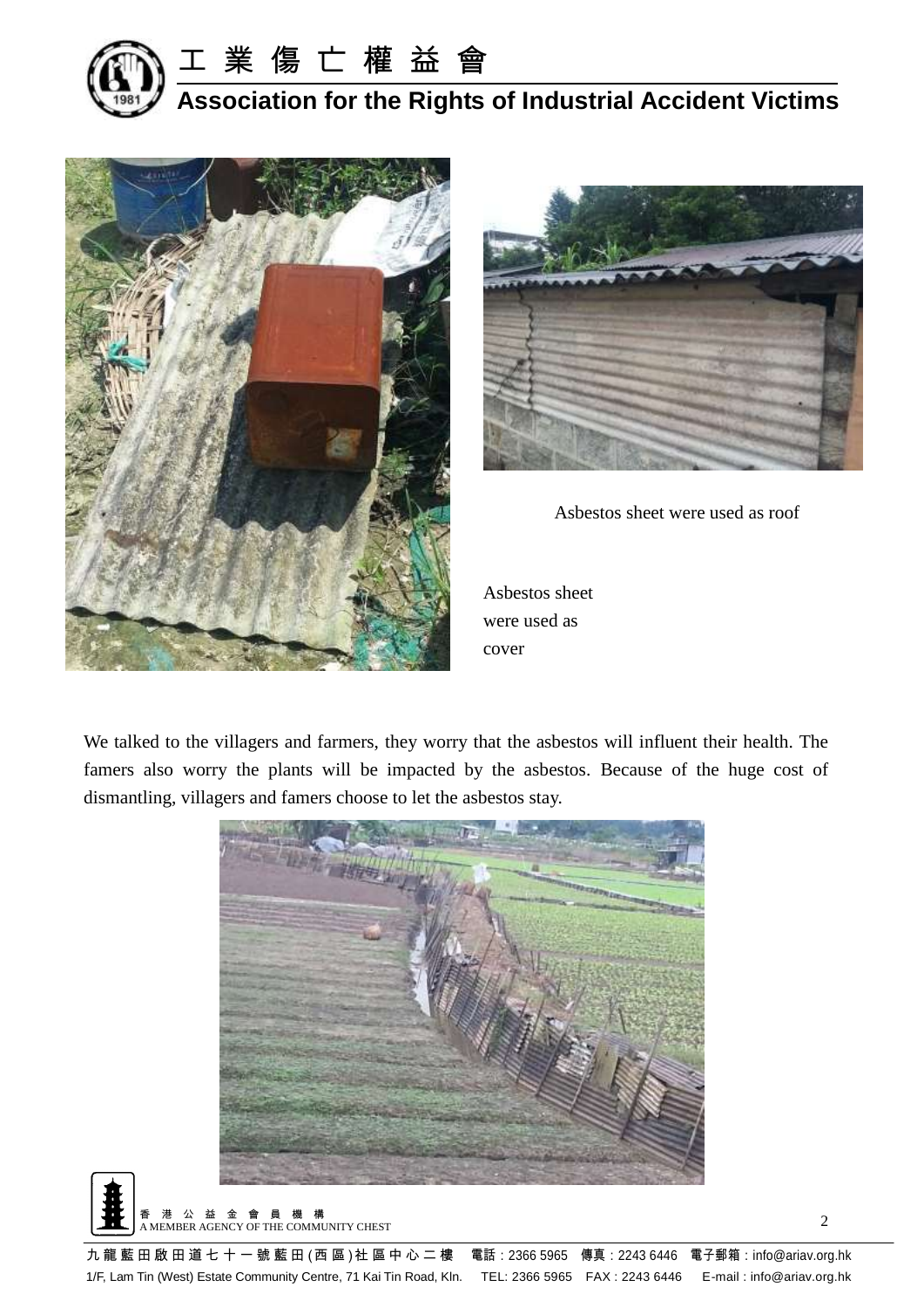

We had a demonstration action to disclose this serious situation to the public. The followings are our request

1. to assist villagers and famers to dismantling the asbestos sheets, especially the broken sheets.

2. to make a general survey and list out all of asbestos buildings.

3. to start the legislation process of banning all kinds of asbestos as soon as possible

4. to enhance the public's awareness, especially the workers who need to dismantle asbestos buildings